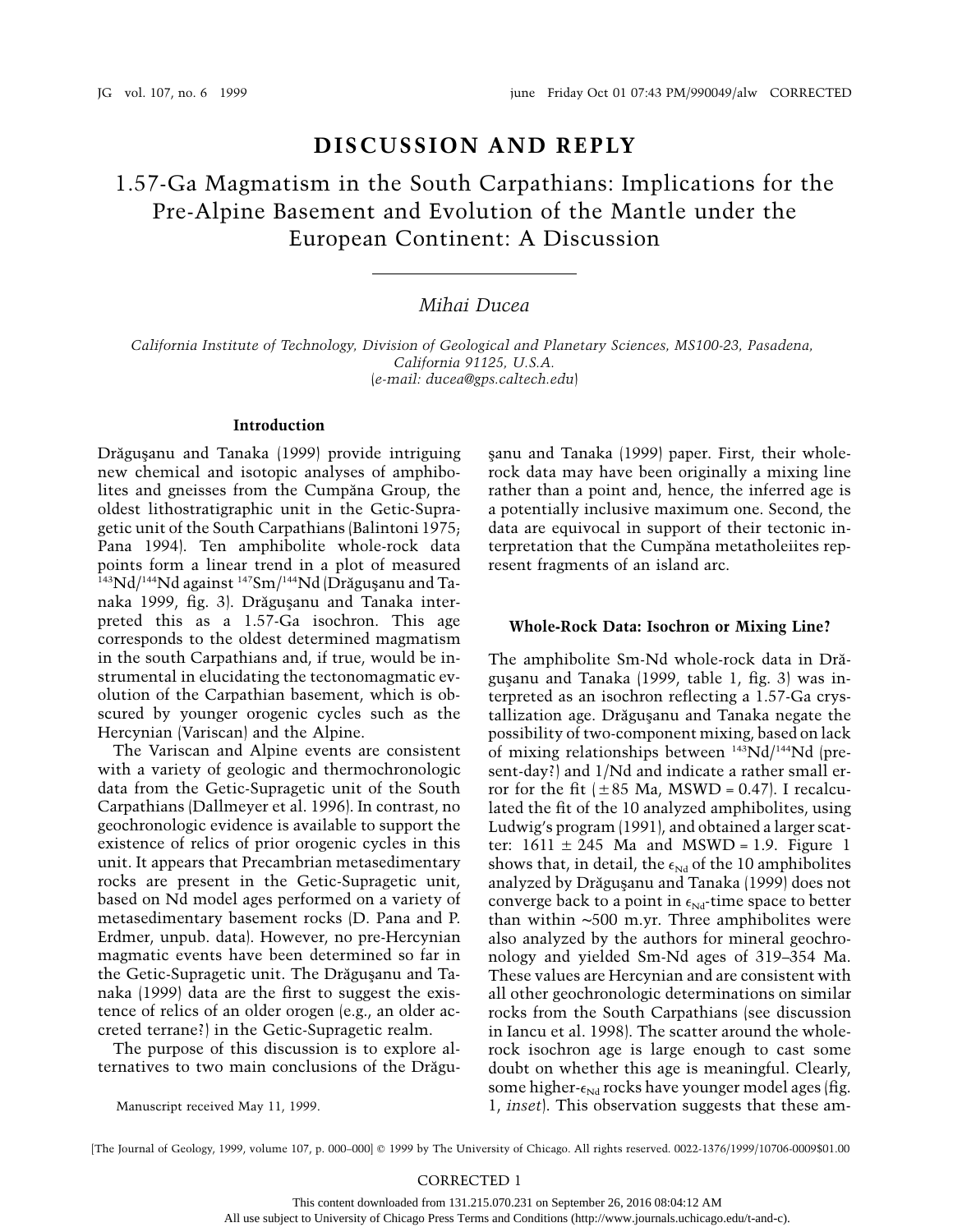

**Figure 1.**  $\epsilon_{Nd}$  versus age (Ga) diagram for the 10 analyzed amphibolites (*solid lines*), using the data in table 1 of Drăgușanu and Tanaka (1999). Also shown are depleted mantle evolution curves from DePaolo (1988), dashed line labeled "*D88*," and Goldstein et al. (1984), dashed line labeled "*G84*." The model ages calculated using the DePaolo (1988) model (interceptions of the sample lines with the *D88* line) are plotted against the measured <sup>143</sup>Nd/<sup>144</sup>Nd in the Cumpăna amphibolites (*inset*, upper part of figure).

phiboles either did not form from a uniform reservoir or were contaminated as melts.

An alternative interpretation to the correlation of the whole-rock data of Drăgușanu and Tanaka (1999) is that in part they reflect mixing between two end members: a depleted mantle-like component and the local gneisses as contaminants. Assimilation of continental basement by the Cumpăna metatholeiites was also observed by Drăgusanu et al. (1997) in a major element and trace element study of the same group of rocks. The paragneisses hosting many of the amphibolites (e.g., sample PGM of Drăgușanu and Tanaka 1999) have the required Nd isotopic compositions to represent contaminants of mantle-derived basaltic melts.

Figure 2*a* shows a mixing line between the most depleted amphibolite studied by Drăgusanu and Tanaka (1999, sample 48) and sample PGN. The amphibolites clearly lie near this mixing line. Moreover, the Nd isotopes correlate well with Nd concentrations for all but one sample (fig. 2*b*). The anomalous sample is S6 and has an unusually high Sr/Nd ratio of 135 and low Nd concentrations (3.74 ppm) compared with all other Cumpăna amphibolites studied by Drăgușanu and Tanaka (1999) and Drăgușanu et al. (1997). That sample aside, the correlation between  $^{143}Nd/^{144}Nd$  and  $1/Nd$  is consistent with a mixing hypothesis. I plotted the Nd isotopes at 330 Ma, the minimum age of this inferred mixing. Present-day Nd isotopic ratios display a somewhat poorer correlation with 1/Nd.



**Figure 2.** *a*,  ${}^{87}Sr/{}^{86}Sr$  (at 330 Ma) versus  ${}^{143}Nd/{}^{144}Nd$  (at 330 Ma) for the 10 amphibolites analyzed by Drăgusanu and Tanaka (1999) and a local metasediment (*PGN*) also analyzed by them. The amphibolites lie along the calculated mixing curve between a more depleted (perhaps mantle-derived) member and the local metasediments.  $b$ ,  $\epsilon_{Nd}$  (330 Ma) versus 1/Nd diagram showing a broad positive correlation  $(R^2 = 0.783)$ , which is consistent with a mixing hypothesis. Sample S6 was not used in this regression.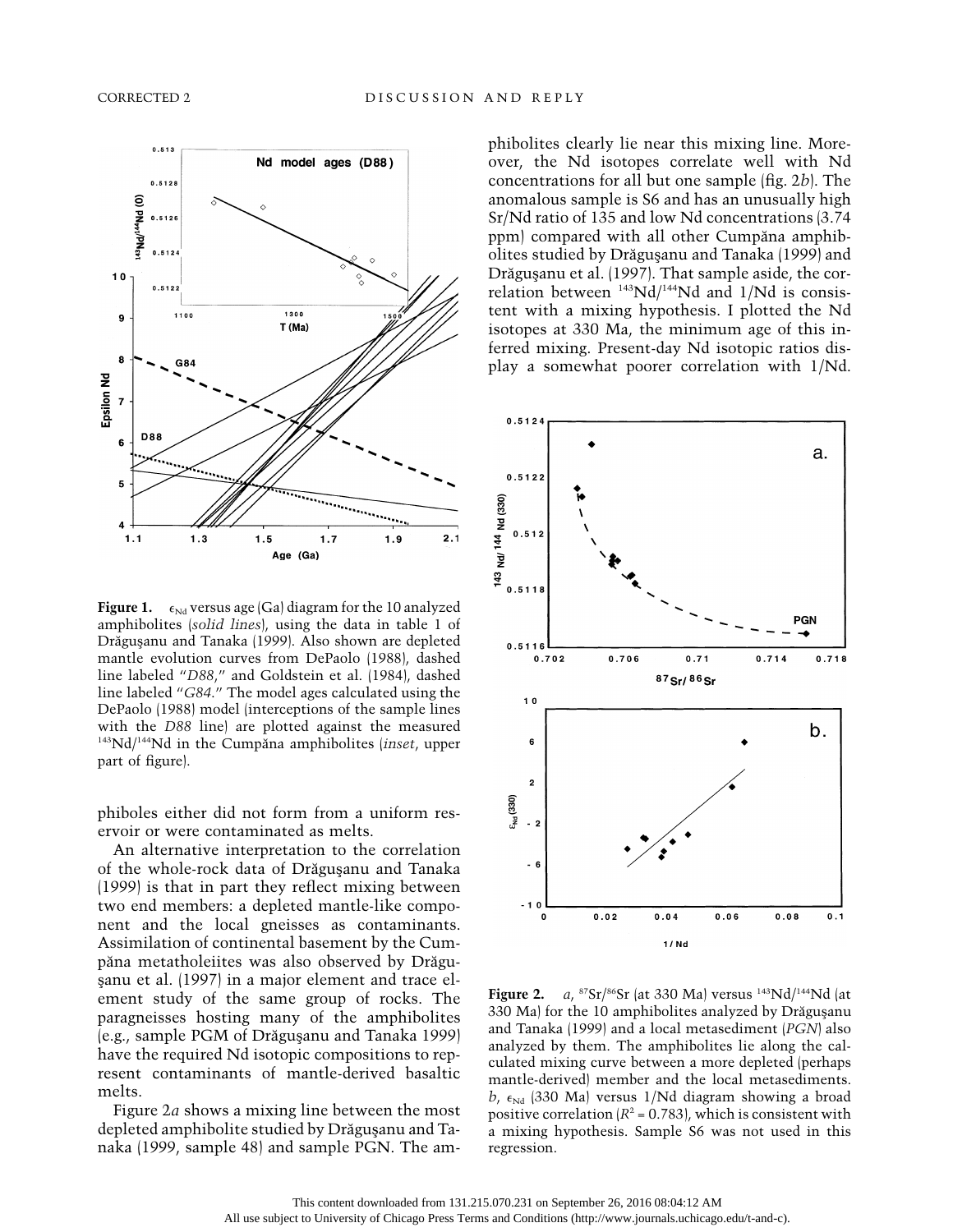Based on these observations, I suggest that at least part of the Nd isotopic heterogeneities measured by Drăgușanu and Tanaka (1999) in the Cumpăna amphibolites are caused by magmatic mixing between mantle and crustal reservoirs.

The crystallization age of these basaltic magmas is constrained to be ∼330–1600 Ma. The last major mineral equilibration event affecting the Sm-Nd systematics in these rocks took place in the Hercynian (∼320–350 Ma). The slope of the whole-rock amphibolite mixing line in  $143Nd/144Nd$  versus  $147$ Sm/ $144$ Nd space puts an upper bound for the crustal emplacement of these rocks at ∼1600 Ma.

Many amphibolite lenses in the Cumpăna Group contain cores of relic gabbros and occasionally eclogitic assemblages. Such unmetamorphosed core gabbros are mentioned in papers on Cumpăna Group rocks (e.g., Udubaşa et al. 1988). Drăguşanu et al. (1997, p. 421) mention the presence of such relics. The age of magmatism in the Cumpăna rocks can be constrained by dating these unmetamorphosed gabbros, garnet-bearing gabbros, and/or eclogites. I suggest that the mineral Sm-Nd system could successfully be applied on pyroxenes, plagioclase, amphiboles, and garnet in the unmetamorphosed core assemblages.

#### **Tectonic Interpretations**

Drăgușanu and Tanaka (1999) and Drăgușanu et al.  $(1997)$  interpret the Cumpana amphibolites to be the products of an island arc. However, all field data suggest that the Cumpăna tholeiites intruded in the continental basement represented today by various high-grade gneisses (Dimitrescu et al. 1985). In fact, the Cumpăna unit is characterized by a silicic basement to amphibolites surface area ratio of ∼10. In several outcrops, blocks of paragneisses are preserved within lenses of amphibolites. Drăgușanu et al. (1997) suggested that the chemistry of Cumpăna amphibolites is consistent with various (up to 68%) proportions of assimilation of local gneisslike metasedimentary material during magmatic emplacement. A "primitive island arc," as Drăgușanu and Tanaka (1999, p. 237) interpret the Cumpăna amphibolites, is represented by a succession of mainly mafic rocks formed in an oceanic subduction environment far removed from a continental margin. If the Cumpăna unit represents some form of an island-arc terrane, then the island arc must have been constructed on an older continental crust. The arguments offered by Drăgusanu and Tanaka for an island-arc origin are largely based on the negative anomalies observed among high-field-strength elements such as Nb and Ta. Given the aforementioned geologic setting, these gabbros could more likely have been intruded near a convergent continental margin, or they may represent extensionrelated underplated mafic material in a region in which the mantle was previously enriched by subduction.

#### **Conclusion**

Further tests need to be aimed at deciphering the age and tectonic setting in which the Cumpăna metatholeiites were formed. An important key to deciding the arc versus nonarc controversy for the basement units in the South Carpathians is to test (e.g., using Nd provenance studies) whether their metasediments are proximal to a nearby continent, the East European shield, for example, or are exotic. A combination of major element and trace element studies with isotopic studies of the same samples (the amphibolite samples analyzed for isotopes and select trace elements in Drăgușanu and Tanaka 1999 do not appear to be the same as those analyzed for major and trace elements in Drăgușanu et al. 1997), especially the least metamorphosed relics, can yield better quantitative information on the nature of primary magmas, their crustal differentiation, and perhaps the tectonic setting in which they formed.

#### **ACKNOWLEDGMENTS**

I thank D. Pana for providing his unpublished radiogenic isotopic data and M. Lupulescu (Bucharest University) for insights into the geology of the F<sub>a</sub><sup>-</sup> găraș Group and the South Carpathians in general.

#### **REFERENCES CITED**

- Balintoni, I. 1975. Studiul petrogenetic comparativ al unor migmatite din M-tii Făgăraș si Sebes. An. Inst. Geol. Geof. României 44:133-179. In Romanian.
- Dallmeyer, R. D.; Neubauer, F.; Handler, R.; Fritz, H.; Muller, W.; Pana, D.; Putis, M. 1996. Tectonothermal evolution of the internal Alps and Carpathians: evi-

dence from 40Ar/39Ar mineral and whole-rock data. Eclogae Geol. Helv. 89:203–227.

- DePaolo, D. J. 1988. Neodymium isotope geochemistry: an introduction. Berlin, Springer, 187 p.
- Dimitrescu, R.; Hann, P. H.; Gheuca, I.; Stefanescu, M.; Srasz, L.; Maruntiu, M.; Serban, E.; and Dumitrascu,